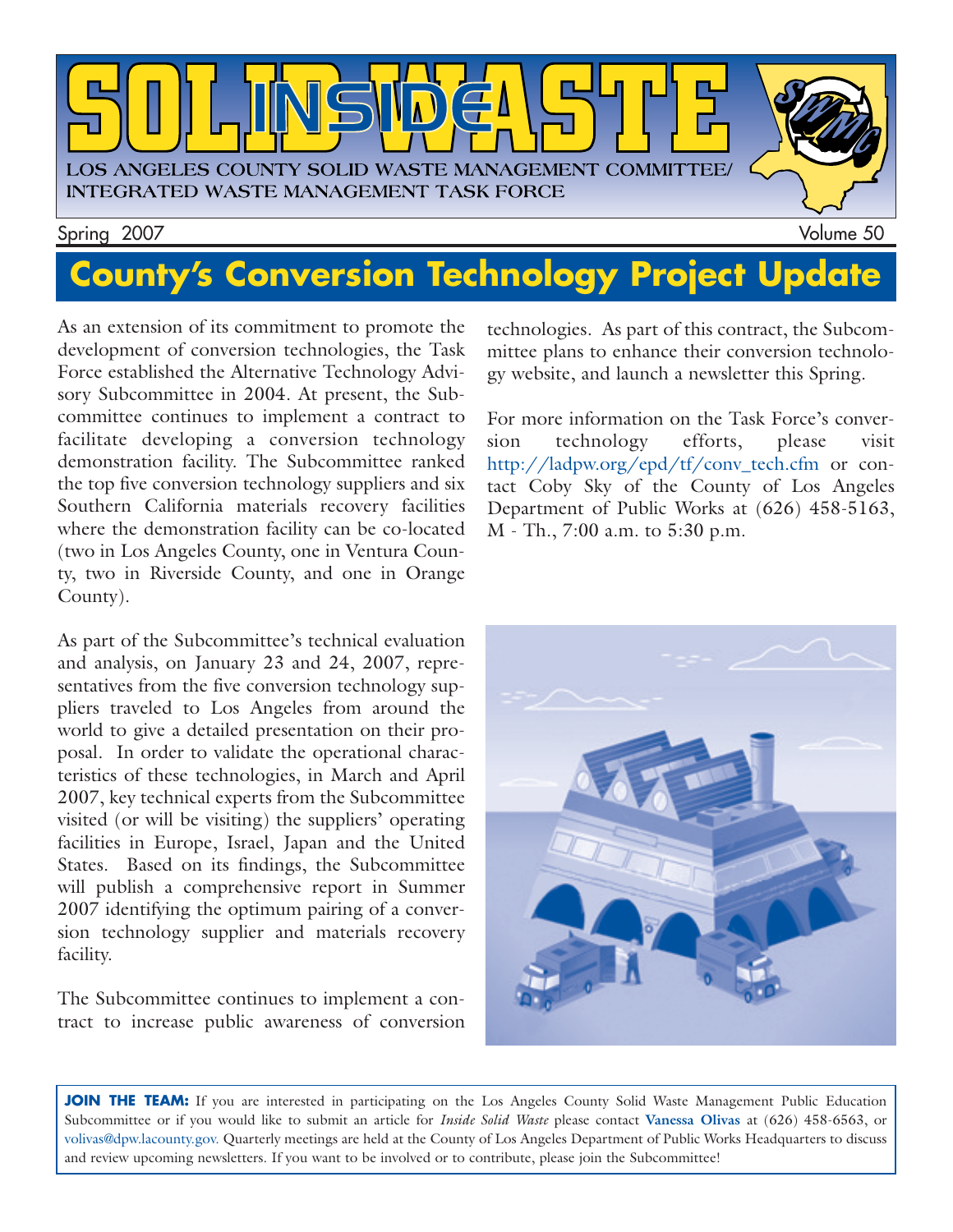### **2006 RECYCLING COLORING CONTEST**

Calabasas Environmental Commission hosted an environmentally themed coloring contest that was open to students in elementary and middle schools. The theme was: "How Can You Help the Environment by Recycling?" and encouraged students to submit  $8^{1/2}$ " x 11" hand-created drawings. The contest was open to all schools in the region, including Woodland Hills, West Hills, Agoura Hills, Westlake Village and other unincorporated LA County areas.

The Commission received 255 entries. All entries were carefully reviewed by the commissioners during the November 7, 2006 public meeting. Thirteen (13) winners were chosen based on creativity and theme of their illustration. The winning drawings were printed in the 2007 City of Calabasas Community Recycling Awareness calendar. The first place winner's drawing was printed on the cover of the calendar. Additionally, each winner received a \$25 gift certificate during the December 5, 2006 Environmental Commission meeting.

STUDENT **GRADE** SCHOOL Jennifer Contreras (8th grade) A.E. Write Middle School; Reshmae Mohammed (8th grade) A.E. Wright Middle School; Megan Nison (4th grade) Chaparral Elementary School; Tiffany Ducharme (4th grade) Lupin Hill Elementary School; Kelly Collins (5th grade) Shepherd of the Valley Lutheran School; Arezu Maghsoudi (3rd grade) Shepherd of the Valley Lutheran School; Ashley Knaack (5th grade) Shepherd of the Valley Lutheran School. Whitney Levine (5th grade) Shepherd of the Valley Lutheran School; Minerva Solis (6th grade) St. Augustine School; Abigail Tsai (3rd grade) White Oak Elementary School; Samantha Tsai (4th grade) White Oak Elementary School; Rachael Murciano (1st grade) Woodlake Elementary School; Amanda Beatrice Lopez (3rd grade) Yerba Buena Elementary School;

The winners were:

For more information, please contact Alex Farassati at (818) 878-4225 Ext. 307.

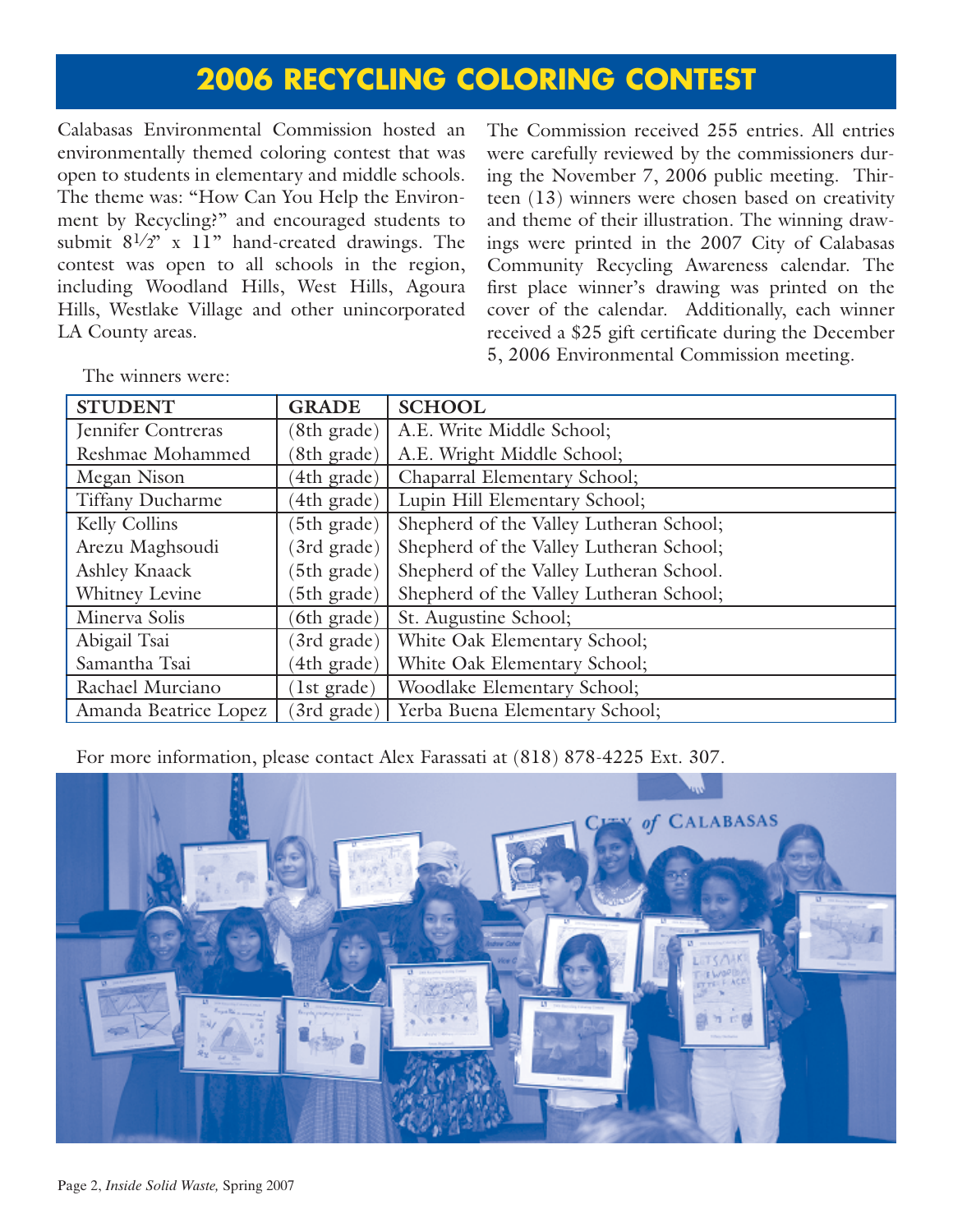### **Environment - "Al" Avoian Retires**

Mr. Al Avoian's recent announcement of his retirement from the Los Angeles County Solid Waste Management Committee/Integrated Waste Management Task Force (Task Force) at their meeting on January 18, 2007, marked the end of a long and illustrious career in the service of citizens of Los Angeles County. Mr. Avoian, of Avoian Enterprises, was the business/commerce representative to the Task Force since his appointment as a member of the original Los Angeles County Solid Waste Management Committee in 1977.

During his tenure, Mr. Avoian served as the Chair of various key Task Force subcommittees. Here he provided guidance in developing the original County Solid Waste Management Plan - a plan that guided the County's solid waste management activities through the 1980's. Subsequently, with the advent of the California Integrated Waste Management Act of 1989 (AB 939), Mr. Avoian was a key and dependable figure in the scene providing invaluable assistance and guidance to the cities and the County in developing their plans to meet the new waste reduction mandates imposed by AB 939.

Mr. Avoian brought with him a wealth of experience in solid waste management. He owned South Bay Disposal for over 29 years. He then sold his company to Browning Ferris Industries in 1985 and formed Avoian Enterprises, a property management company. His waste hauling experience and business insight contributed to the Task Force's overall understanding of the solid waste management industry and its key role in accomplishing the AB 939 waste reduction mandates. Mr. Avoian remarked that, "with all of the changes in goals and policies of the California Integrated Waste Management Board, it is truly a team effort by the full Task Force to assist cities in complying with AB 939."

The Task Force applauds Mr. Avoian for his dedication and service. His contributions to the work accomplished by the Task Force have been of great value in addressing the solid waste management needs of residents and businesses in the County. He will surely be missed.

In his spare time, Environment-"Al" enjoys restoring and touring classic cars and playing golf. With his retirement from the Task Force, he will likely be found more often on the greens.



*Environment-*"*Al" Avoian (center) receives a Certificate of Appreciation from the Task Force.*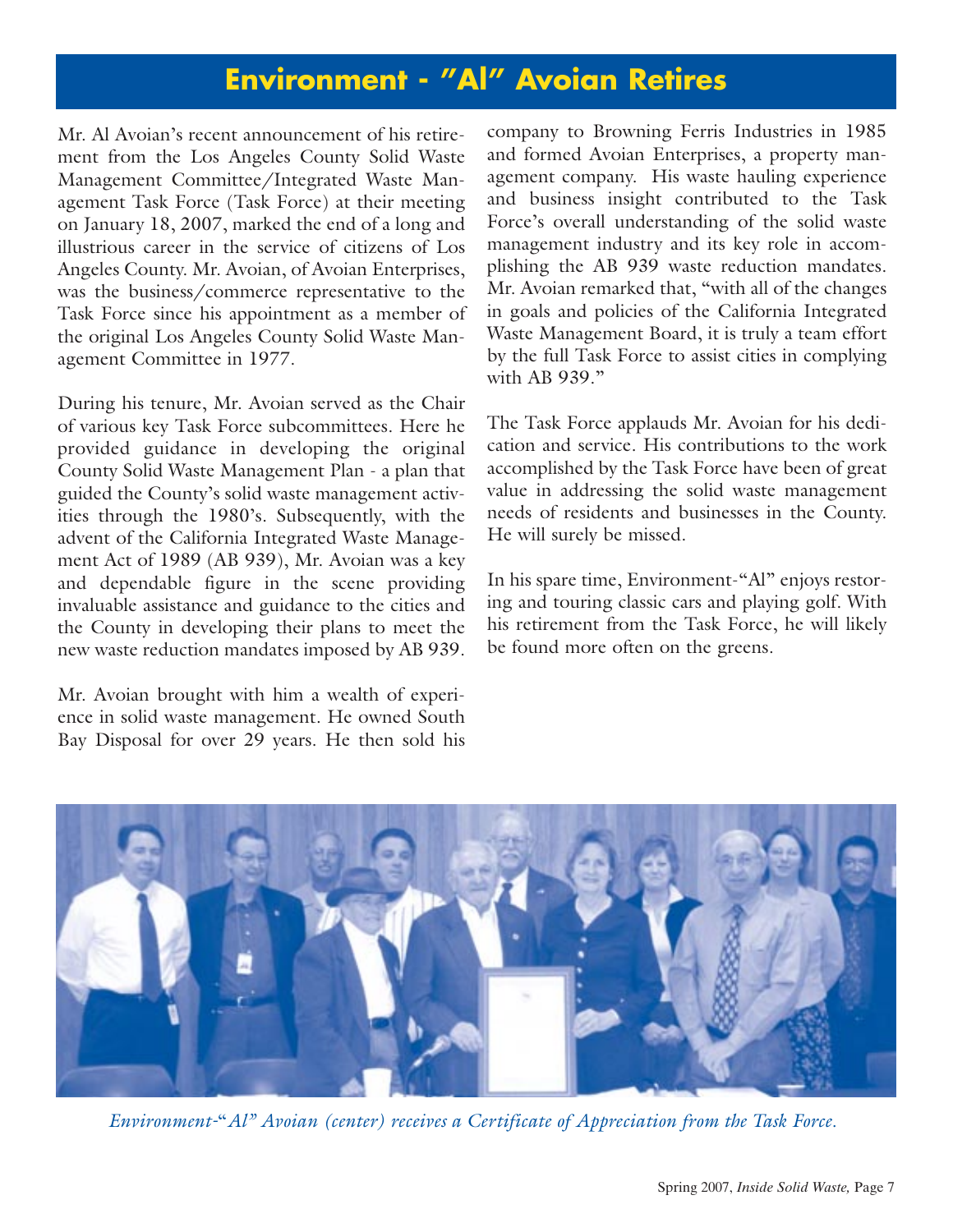Houshold Hazardous waste can be taken to any of these locations. Electronic waste is also accepted. Call 1-800-98-TOXIC or 1 (888) CLEAN-LA for more information.

**Gaffey Street Collection Center 1400 N. Gaffey St. San Pedro, CA 90021 Open Friday, Saturday, and Sunday 9 a.m. - 3 p.m.**

**Hyperion Treatment Plant 7660 W. Imperial Highway, Gate B Playa Del Rey, CA 90293 Open Saturday and Sunday 9 a.m. - 3 p.m.**

**Washington Boulevard Collection Center 2649 E. Washington Blvd. Los Angeles, CA 90021 Open Friday, Saturday, and Sunday 9 a.m. - 3 p.m.**

**Randall Street S.A.F.E. Center 11025 Randall St. Sun Valley, CA 91352 Open Saturday, Sunday, and Monday 9 a.m. - 3 p.m.**

**UCLA location 550 Charles E. Young Dr. West Los Angeles, CA 90095 [Open Thursday, Friday, and Saturday 8 a.m. - 2 p.m.](http://www.lacity.org/san/solid_resources/special/hhw/safe_centers/index.htm)**

**Los Angeles/Glendale Collection Center 4660 Colorado Blvd. Los Angeles, CA 90039 Open Saturday and Sunday 9 a.m. - 3 p.m.**

**Antelope Valley Environmental Collection Center Antelope Valley Public Landfill 1200 West City Ranch Road Palmdale CA, 93551 [Open 1st and 3rd Saturday each month 9 a.m. - 3 p.m.](http://ladpw.org/epd/avecc/index.cfm)**



# **What's Up?**

**HHW ROUNDUPS** are open from 9 a.m. to 3 p.m. unless otherwise indicated. For more information, call the County of Los Angeles Department of Public Works, at **1 (888) CLEAN-LA (253-2652).** For information about City of Los Angeles events call, **1 (800) 98-TOXIC (988-6942).**

| April 14      | <b>Santa Clarita</b> - College of the Canyons<br>26445 Rockwell Canyon Rd.<br>South Parking Lot                                  |  |
|---------------|----------------------------------------------------------------------------------------------------------------------------------|--|
| April 21      | <b>Hawthorne</b> - Betty Ainsworth Sports Center<br>El Segundo Blvd. and Doty Ave.                                               |  |
| April 28      | Azusa - Northrup-Grumman Corporation<br>West 3rd St. and Zachary Pedilla Ave.                                                    |  |
| <b>May 12</b> | Pico Rivera - Southern California Gas Company<br>8101 Rosemead Blvd.                                                             |  |
| <b>May 12</b> | Rancho Palos Verdes - City Hall/City Yard<br>30940 Hawthorne Blvd.                                                               |  |
| <b>May 12</b> | <b>West Coving Maintenance Yard</b><br>825 Sunset Ave.                                                                           |  |
| <b>May 12</b> | Maywood - Maywood Park<br>57th Street & Heliotrope Ave.                                                                          |  |
| June 2        | Pomona - Fairplex - LA County Fair<br>Hotel & Exposition Complex, Gate 23,<br>Arrow Highway                                      |  |
| June 3        | Agoura - Calabassas Landfill, Scale Area<br>5300 Lost Hills Road                                                                 |  |
| June 3        | <b>Torrance</b> - American Honda (enter event off<br>Harper's Way)<br>1919 Torrance Blvd.                                        |  |
| June 3        | <b>Irwindale</b> - County of Los Angeles Department of<br>Public Works - Flood Control Maintenance Yard<br>160 East Longden Ave. |  |

# **[ANNOUNCEMENT](http://ladpw.org/epd/tf/)**

**Looking for up-to-date information about the Task Force?**

**Visit** *www.lacountyiswmtf.org* **to view agendas, meeting minutes, and copies of the Inside Solid Waste newsletter.**

Page 4, *Inside Solid Waste,* Spring 2007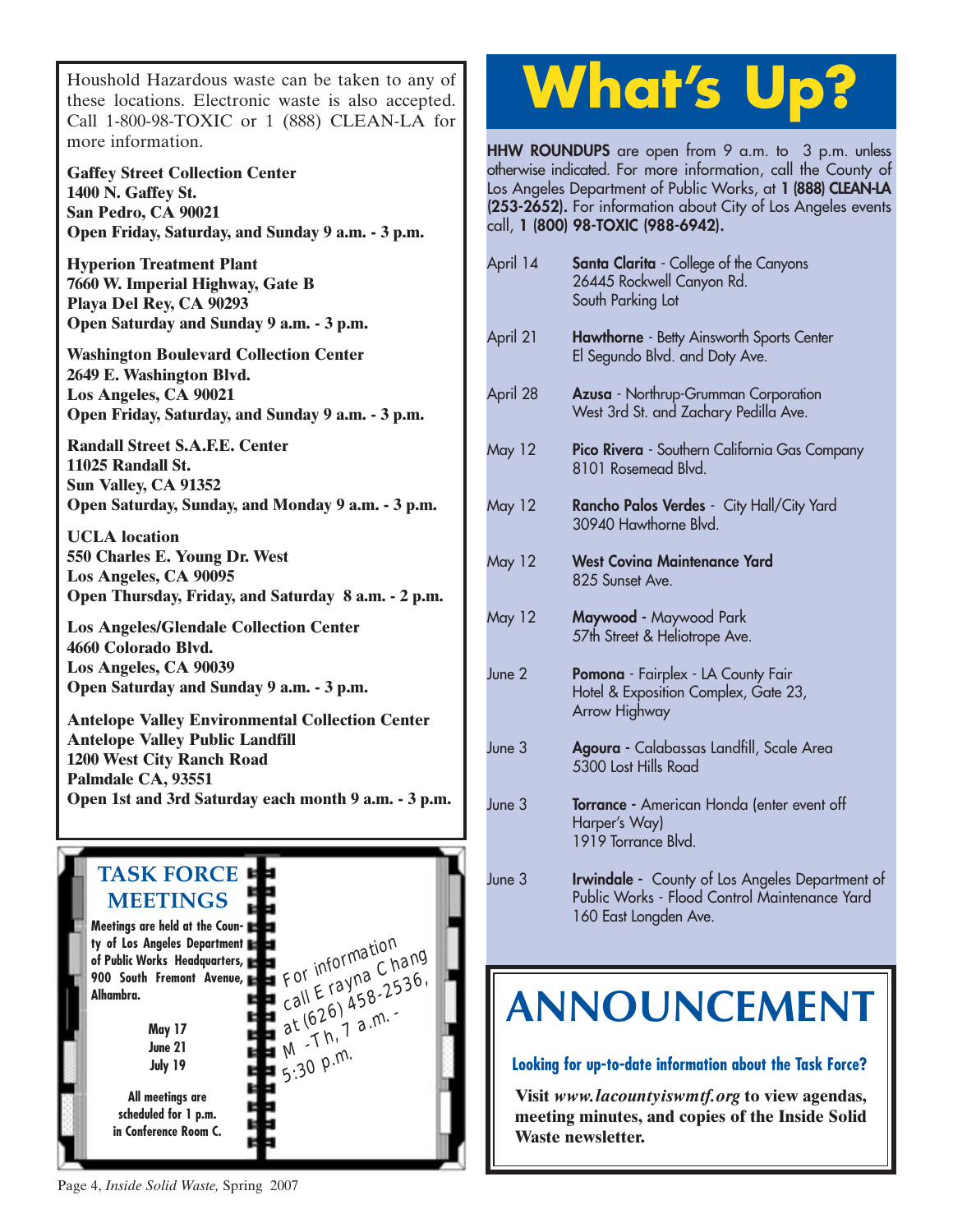## **WASTE BOARD ESTABLISHES PRIORITIES FOR STAFF**

On February 13, 2007, the California Integrated Waste Management Board adopted a far reaching internal Governance policy, known as the "Strategic Directives." The Directives are intended to define the Waste Board's essential purpose, identify priorities and describes the vision for success. Key topics include: purpose and vision, waste minimization, producer responsibility, market development, research and development of technology and the California Global Warming Solutions Act of 2006. In response to the Waste Board's action, the Executive Director is currently formulating a plan to achieve the specified goals, including providing progress reports and annually reviewing the Directives to determine if adjustments are necessary.

To ensure stakeholders are aware of the new Directives, the Task Force invited the Waste Board to give a presentation to the Task Force this Spring. Please visit the Task Force website regularly for the date and time of the presentation.

For more information or a copy of the Strategic [Directives, please visit www.ciwmb.ca.gov/agen](http://www.ciwmb.ca.gov/agendas/mtgdocs/2007/02/00021620.doc)das/mtgdocs/2007/02/00021620.doc or contact Chuk Agu of the County of Los Angeles Department of Public Works at (626) 458-3556, M - Th., 7:00 a.m. to 5:30

a.m.

**WASTE BOARD TO STRENGTHEN LANDFILL GAS REGULATIONS**

The Waste Board staff is revising the existing landfill gas monitoring and control regulations for clarity and consistency between active and closed disposal sites. The more comprehensive gas monitoring and control regulations that are currently applicable only to closed landfills would be applied to active landfills. The proposed regulations include a time schedule for the Waste Board to approve the landfill gas system design as part of the closure/post closure maintenance plans and solid waste facility review process. The local building authority is added as an enforcement agency.

On March 8, 2007, the Task Force forwarded a letter to the Waste Board expressing its support for the proposed regulations because it would strengthen the public trust and confidence that landfills operate under appropriate technical and environmental standards. It would also help meet California's aggressive green house gas emission reductions goals. The Waste Board will consider adopting the proposed regulations at its April 17, 2007 meeting.

For more information or to obtain a copy of the [March 7, 2007 letter, please visit www.lacounty](http://www.lacountyiswmtf.org)iswmtf.org or contact Martins Aiyetiwa of the County of Los Angeles Department of Public Works at (626) 458-3535, M-Th., 7:00 a.m. to 5:00 p.m. or Mike Mohajer of the Task Force at (909) 592-1147.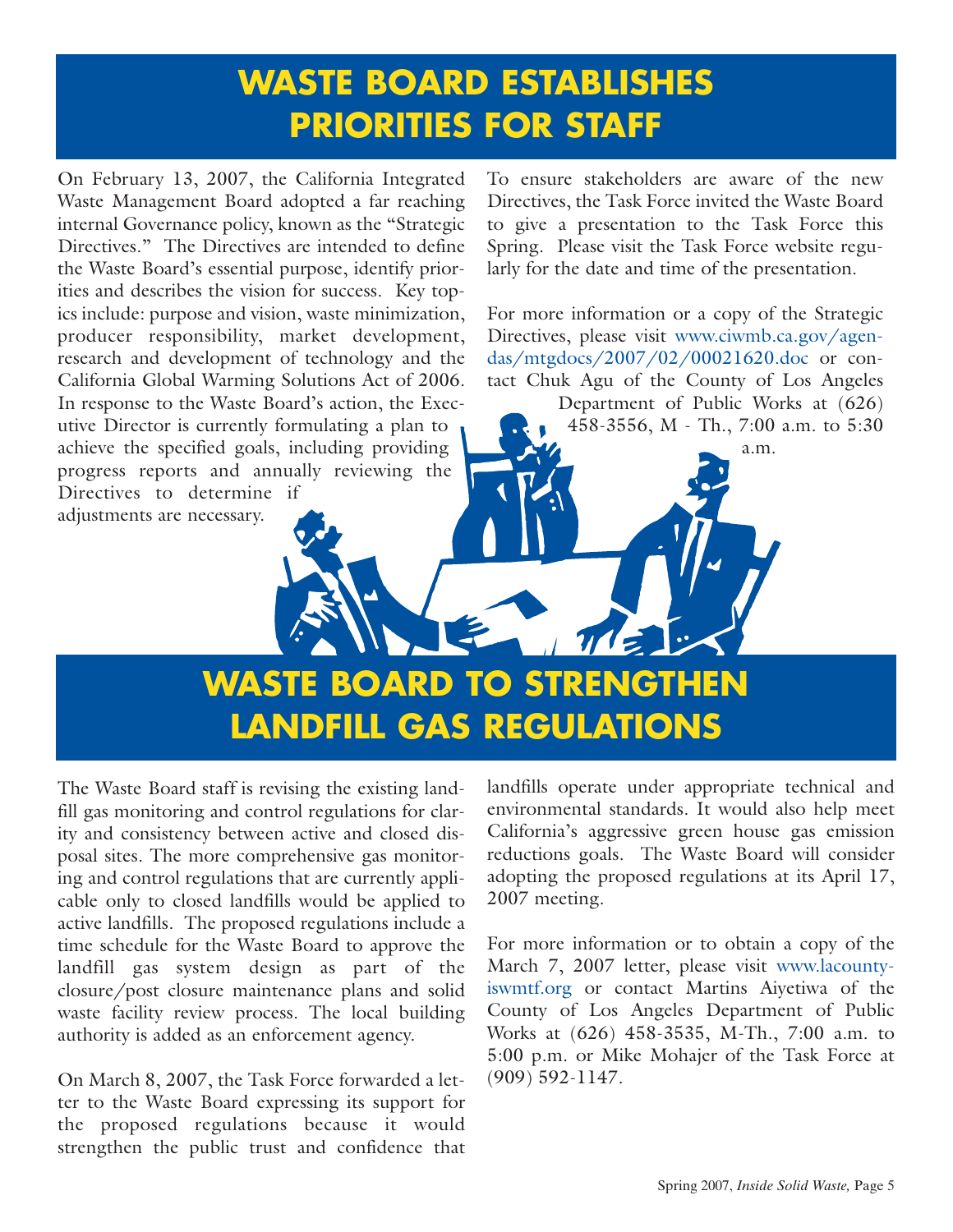### **2007-2008 LEGISLATIVE SESSION BEGINS FLURRY OF BILLS INTRODUCED**

On December 4, 2006, the California Legislature hosted the 2007-2008 Legislative session. As a result, numerous bills were introduced. Below, is a short list of some the bills that, if adopted, would have a major impact on the solid waste management community.

| <b>Bill</b>         | Author  | Introduced Summary |                                                                                                                                                                                                                                                                                                                                                                                                                                                                                                                                                                                                                                                                                                                                                                                                                                                                                                                                                                                                                  |
|---------------------|---------|--------------------|------------------------------------------------------------------------------------------------------------------------------------------------------------------------------------------------------------------------------------------------------------------------------------------------------------------------------------------------------------------------------------------------------------------------------------------------------------------------------------------------------------------------------------------------------------------------------------------------------------------------------------------------------------------------------------------------------------------------------------------------------------------------------------------------------------------------------------------------------------------------------------------------------------------------------------------------------------------------------------------------------------------|
| AB 1150             | Lieu    | $2 - 23 - 07$      | This bill would revise the definition of "transformation" to mean<br>incineration of solid waste, or the processing of solid waste through a                                                                                                                                                                                                                                                                                                                                                                                                                                                                                                                                                                                                                                                                                                                                                                                                                                                                     |
|                     |         |                    | noncombustion thermal, chemical, or biological process.                                                                                                                                                                                                                                                                                                                                                                                                                                                                                                                                                                                                                                                                                                                                                                                                                                                                                                                                                          |
| SB 842<br>pressure, | Scott   | $2 - 23 - 07$      | "Gasification" is the noncombustion thermal processing of waste using heat,<br>and steam to convert materials directly into a gas for electricity generation.                                                                                                                                                                                                                                                                                                                                                                                                                                                                                                                                                                                                                                                                                                                                                                                                                                                    |
|                     |         |                    | To qualify for diversion credit, a gasification facility must:<br>• Not use air or oxygen in the conversion process;<br>• Not discharge air contaminants or emissions;                                                                                                                                                                                                                                                                                                                                                                                                                                                                                                                                                                                                                                                                                                                                                                                                                                           |
|                     |         |                    | • Not discharge to surface or groundwater;<br>· Not produce hazardous waste;<br>• Remove all recyclable materials and marketable green waste materials                                                                                                                                                                                                                                                                                                                                                                                                                                                                                                                                                                                                                                                                                                                                                                                                                                                           |
|                     |         |                    | to the maximum extent feasible;<br>• Be in compliance with all applicable laws, regulations, and ordinances; &<br>• Any jurisdiction using the facility must have a 30% diversion rate.                                                                                                                                                                                                                                                                                                                                                                                                                                                                                                                                                                                                                                                                                                                                                                                                                          |
|                     |         |                    | This bill would authorize a gasification facility's discharge of air contaminates or emissions to be regulated by the<br>State Air Resources Board or Air Quality Management Districts rather than having an absolute zero threshold.                                                                                                                                                                                                                                                                                                                                                                                                                                                                                                                                                                                                                                                                                                                                                                            |
| SB 1016             | Wiggins | $2 - 23 - 07$      | This bill would:<br>• Require the Waste Board to consider a jurisdiction's programs<br>(as identified in the jurisdiction's Source Reduction and Recycling<br>Element, and any programs identified in a Time Extension request or<br>Compliance Order) in determining compliance with AB 939;<br>• Establish the 2006 Countywide disposal tonnage as the Base Tonnage Year;<br>• Require diversion programs identified in a jurisdiction's SRRE to not<br>increase the overall Countywide disposal tonnage, as compared to the<br>Base Tonnage Year;<br>• Require jurisdictions to submit a SRRE update to the Waste Board between<br>April 2008 and September 2008 to determine initial compliance. If the Waste<br>Board determines additional information is needed, then the jurisdiction has<br>90 days to submit the requested information; andoijiyggy<br>• Require jurisdictions, beginning September 1, 2009, to submit biennial<br>reports to the Waste Board describing its waste diversion programs. |
| SB 1020             | Padilla | $2 - 23 - 07$      | This bill would increase the 50% waste diversion requirement to 75% beginning 2012.                                                                                                                                                                                                                                                                                                                                                                                                                                                                                                                                                                                                                                                                                                                                                                                                                                                                                                                              |
| SB 1021             | Padilla | $2 - 23 - 07$      | This bill would, for calendar year 2008, make available \$15 million in grant<br>funding to local governments and non-profit agencies to place source<br>separated beverage container recycling bins at multifamily homes.                                                                                                                                                                                                                                                                                                                                                                                                                                                                                                                                                                                                                                                                                                                                                                                       |

For more information on these bills or copies of related Task Force position letters, please visit [www.lacounty](http://ladpw.org/epd/tf/)[iswmtf.org o](http://ladpw.org/epd/tf/)r contact Coby Skye of the County of Los Angeles Department of Public Works at (626)-458-5163, M - Th., 7:00 a.m. - 5:30 p.m. or Mike Mohajer of the Task Force at (909)-592-1147.

Page 6, *Inside Solid Waste,* Spring 2007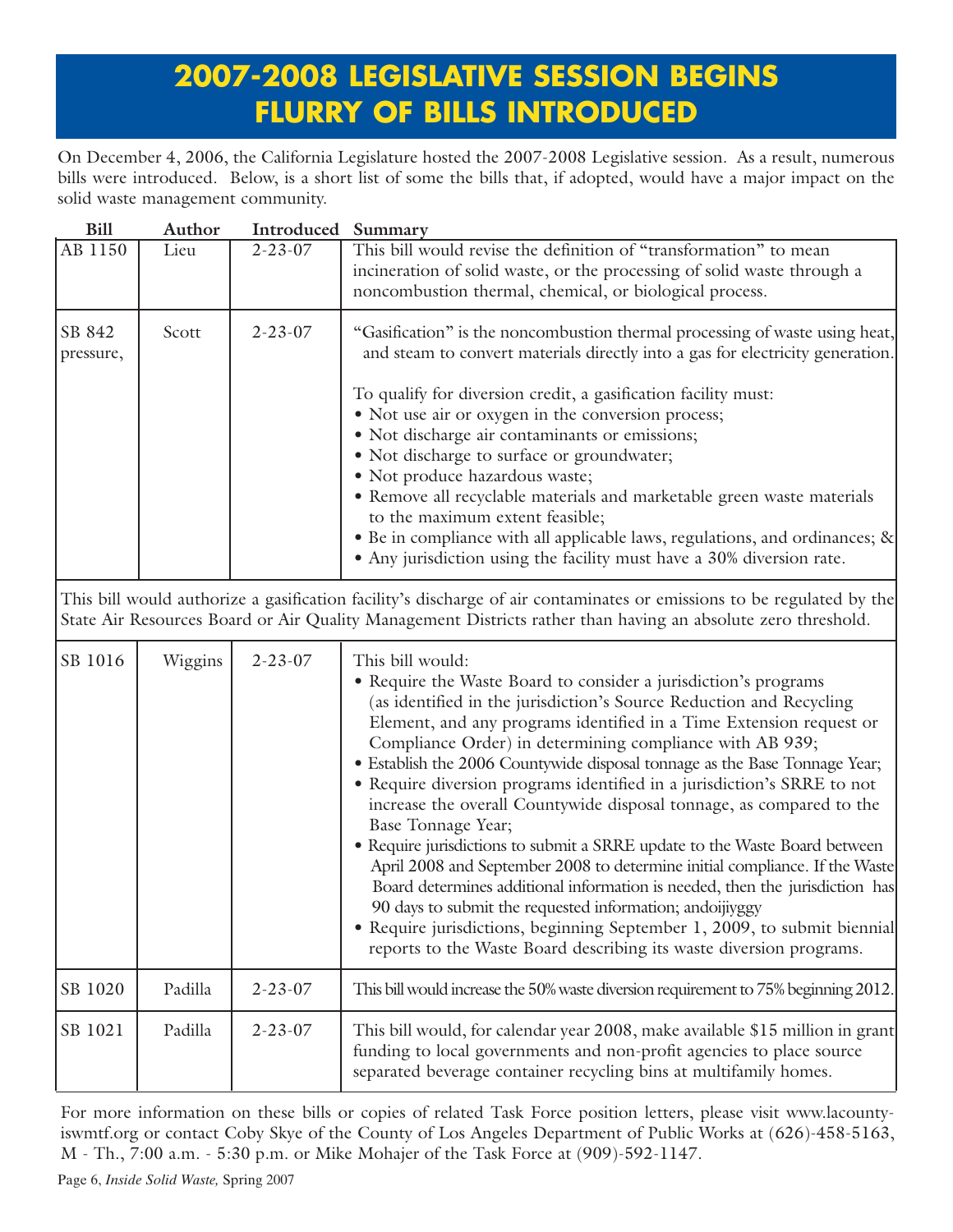### **CALABASAS RECYCLING NUMBERS KEEP GROWING**

The City of Calabasas Environmental Services Division implemented several recycling initiatives that not only benefits the city residents and businesses, but also residents and businesses of all surrounding cities and communities in the northern portion of Los Angeles County.

#### **Water Base Paint and Used Oil Round-Up**

Calabasas is the lead agency to administer collection events (round-ups) for water base paint and used oil, through California's Used Oil Block Grant. Other participating agencies are Agoura Hills, Hidden Hills, Malibu and Westlake Village. The round-up takes place every Saturday in one of the participating cities (except Hidden Hills). A cargo container was designed to have storage areas for paint and used oil, and is fully equipped with all equipment and necessities to hold a round-up. Each week the container is carried to each site for the duration of the round-up. For Fiscal Year 2005- 2006, the City had 401 participants, and collected 2,000 gallons of water base paint, 38 car batteries, 275 gallons of used oil, 58 oil filters, and 34 gallons of antifreeze.

#### **Electronic Waste Round-up**

Since October 2005, Calabasas initiated, free of

charge, electronic waste round-ups, for residents and businesses in neighboring cities and communities. Calabasas contracted with an ewaste recycling company to advertise the events. The 2006 electronic waste round-ups were a huge success.

Calabasas collected and recycled a total of 110,000 pounds of electronics. This includes 953 TVs and computer monitors. Over 600 people from Calabasas and surrounding communities benefited from the round-ups.

#### **Battery Recycling Summary**

Since dry cell batteries are considered hazardous by the State, the City of Calabasas initiated a dry cell recycling program. A few collection canisters were placed at City facilities and a few major supermarkets. Soon, the program became so popular that the collection sites were increased and currently there are 22 public sites and 10 private sites throughout the city. All participating schools, public buildings and supermarkets have a canister at a location accessible to the public. In 2006 the program collected 6,586 pounds of dry cell batteries, of which 90% were alkaline. The same canisters are used to collect cell phones and inkjet cartridges.

#### **Old Eyeglass Recycling Program**

The City of Calabasas initiated the old eyeglass recycling program in November 2006. Collection boxes were located at all city facilities, several schools and supermarkets. Eyeglasses received were sorted, cleaned, categorized, bagged, and boxed by

> the International Lions Club in preparation for shipment to developing countries.

> For more information, please contact Alex Farassati at (818) 878- 4225 Ext. 307.